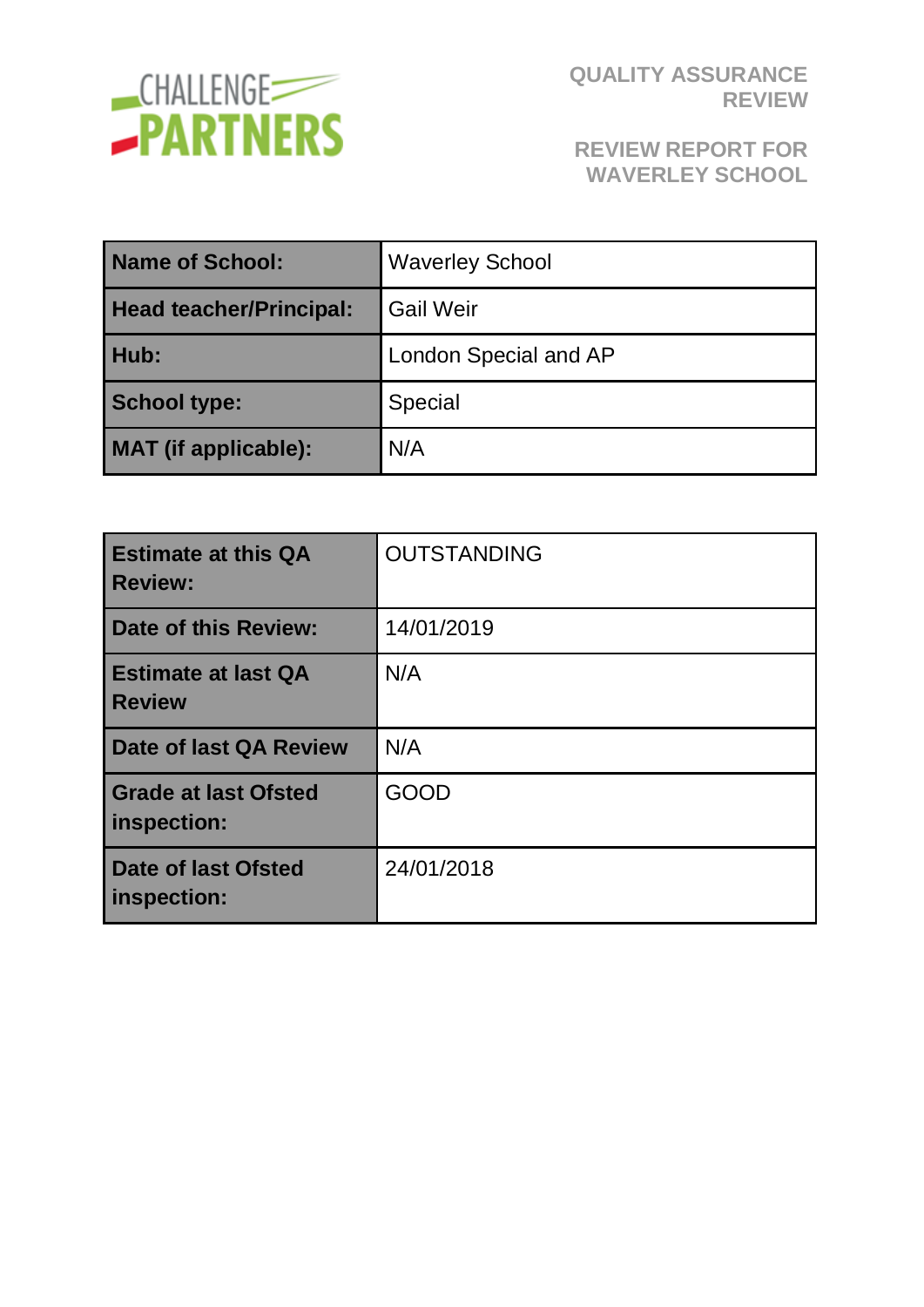

**REVIEW REPORT FOR WAVERLEY SCHOOL**

#### **Quality Assurance Review**

The review team, comprising of host school leaders and visiting reviewers agree that evidence indicates these areas are evaluated as follows:

| <b>School Improvement Strategies</b>                               | <b>OUTSTANDING</b>                             |
|--------------------------------------------------------------------|------------------------------------------------|
| <b>Outcomes for Pupils</b>                                         | <b>OUTSTANDING</b>                             |
| Quality of Teaching, Learning and OUTSTANDING<br><b>Assessment</b> |                                                |
| <b>Area of Excellence</b>                                          | <b>NOT SUBMITTED FOR THIS</b><br><b>REVIEW</b> |
| <b>Previously accredited valid Areas</b><br>of Excellence          | N/A                                            |
| <b>Overall Estimate</b>                                            | <b>OUTSTANDING</b>                             |

*Please note that a Challenge Partners Quality Assurance Review is not equivalent to an Ofsted inspection, and agreed estimates from the review are not equivalent to Ofsted judgements.*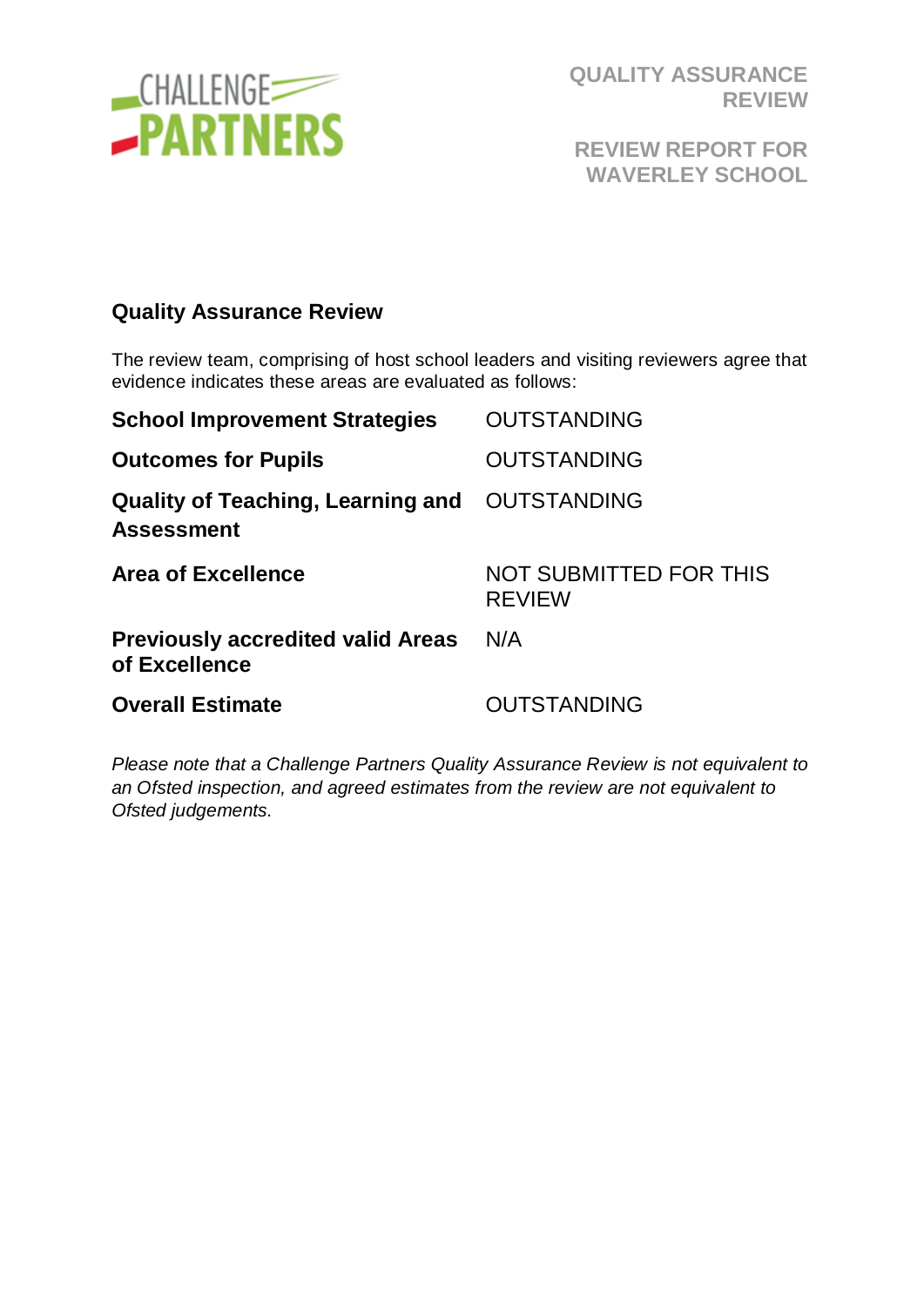

**REVIEW REPORT FOR WAVERLEY SCHOOL**

# **1. Context and character of the school**

- Waverley is a special school with 124 pupils on roll. Nursery pupils attend on a part-time basis. The school caters for pupils with profound or severe learning disabilities and often additional medical needs. Many pupils have additional sensory or physical disabilities which affect their access to learning. All pupils have a significant and severe learning difficulty and all pupils are working significantly below age-related expectations.
- The school is highly popular with parents. A family support worker is employed two days a week to support families with workshops offered to families to support them further.
- Almost half of the pupils are in receipt of free school meals and over a third of families do not use English as a first language at home.
- Waverley School is on two sites, the pre-school site is about one mile from the main school site. Most pupils are from Enfield with a small number from surrounding London boroughs. The school provides an outreach service to mainstream schools in the borough.
- The school focuses primarily on developing functional communication and language and physical acquisition and skills required for preparation for adulthood. A broad and balanced curriculum is delivered which is enhanced with specialist programmes and a range of strategies such as hydrotherapy and music and art therapy. The school is developing a bespoke four-tier curriculum, designed to meet the learning needs of all pupils.
- The school works closely with health and social care professionals and embraces new initiatives which assist pupils with additional needs.
- The school is very outward facing. For example, it leads a network of nine schools to review teaching and learning and moderates externally evidence of learning for pupils working at the lowest levels.

# **2.1 School Improvement Strategies - Progress from previous EBIs**

● Not applicable as this is a first review.

#### **2.2 School Improvement Strategies - What went well**

● Leaders have created a highly positive ethos which permeates every corner of the school. The ethos stems from the whole school vision and values which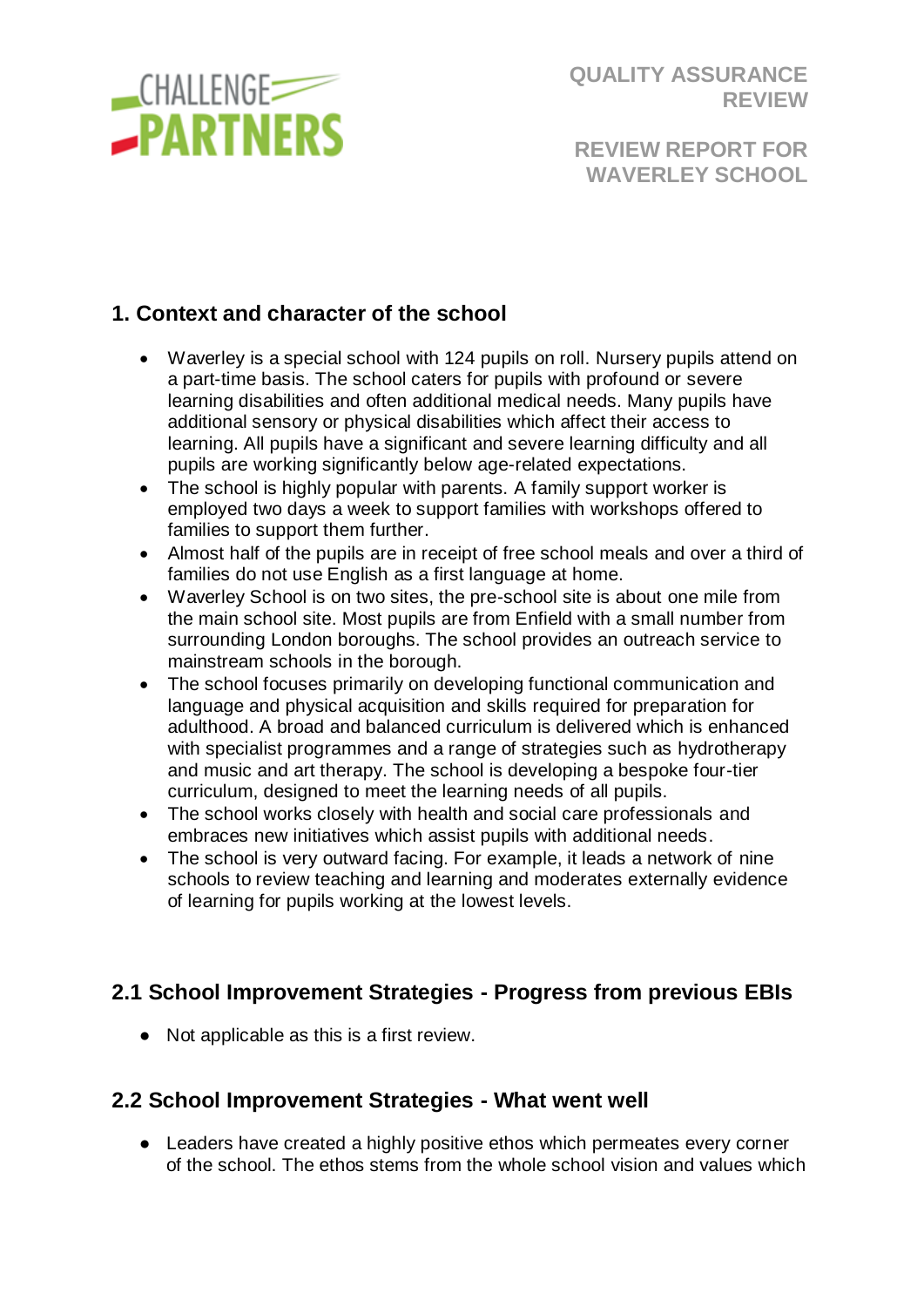

**REVIEW REPORT FOR WAVERLEY SCHOOL**

are shared by all staff. The high expectations for all pupils and the determination shown by staff to enable pupils to reach these can be seen in every lesson. It is simply an uplifting experience to see the learning.

- There is a very high level of consistency shown in every aspect of the school. This ranges from the high aspirations to the professionalism of staff to the wide range of communication strategies used with pupils. Consistently applied and well thought out routines ensure that the school runs smoothly and opportunities for learning are maximised.
- Leaders have secured excellent outcomes from their individual starting points for pupils. Assessment practices and systems are robust and moderated internally and externally.
- Leaders share a clear vision for continuous improvement with accurate school self-evaluation and documentation. Improvements are very well planned and implemented. These arise from the passion, experience and expertise of leaders. Leaders have carefully and successfully engaged staff in whole-school and individual key stage developments.
- Leaders successfully develop staff through a strong coaching model which can be seen throughout the school, both in learning and in meetings. Leaders give strong consideration to the well-being of staff and they, in turn, feel valued and supported.
- Leaders and school staff welcome the opportunities to develop both themselves and the school. There is a high level of professional expertise and intelligent application of best practice.
- Leaders have systematically created opportunities for the development of middle leaders and enabled them to deepen the impact of school actions both in their key stage and in the school as a whole. Middle leaders demonstrate a shared passion for the values of the school.
- Leaders have very effectively planned for class groupings to maximise the learning opportunities for pupils. Carefully arranged transition, into new key stages, new classes and onwards onto further education or work when students leave school, ensures that learning does not slow or is hindered.
- The school environment is exemplary. It is attractive, well organised and pristinely maintained. Engaging and stimulating displays of pupils' work are beautifully displayed and reflect the work of specialist staff who work with pupils.
- The school is increasingly outward facing. The school has strong links with parents and facilitates this in a range of ways, including working with specialist staff. For example, leaders have a myriad of connections and formal links which enable them to continually develop their own expertise. Through their outreach service they have links with local schools.

# **2.3 School Improvement Strategies - Even better if…**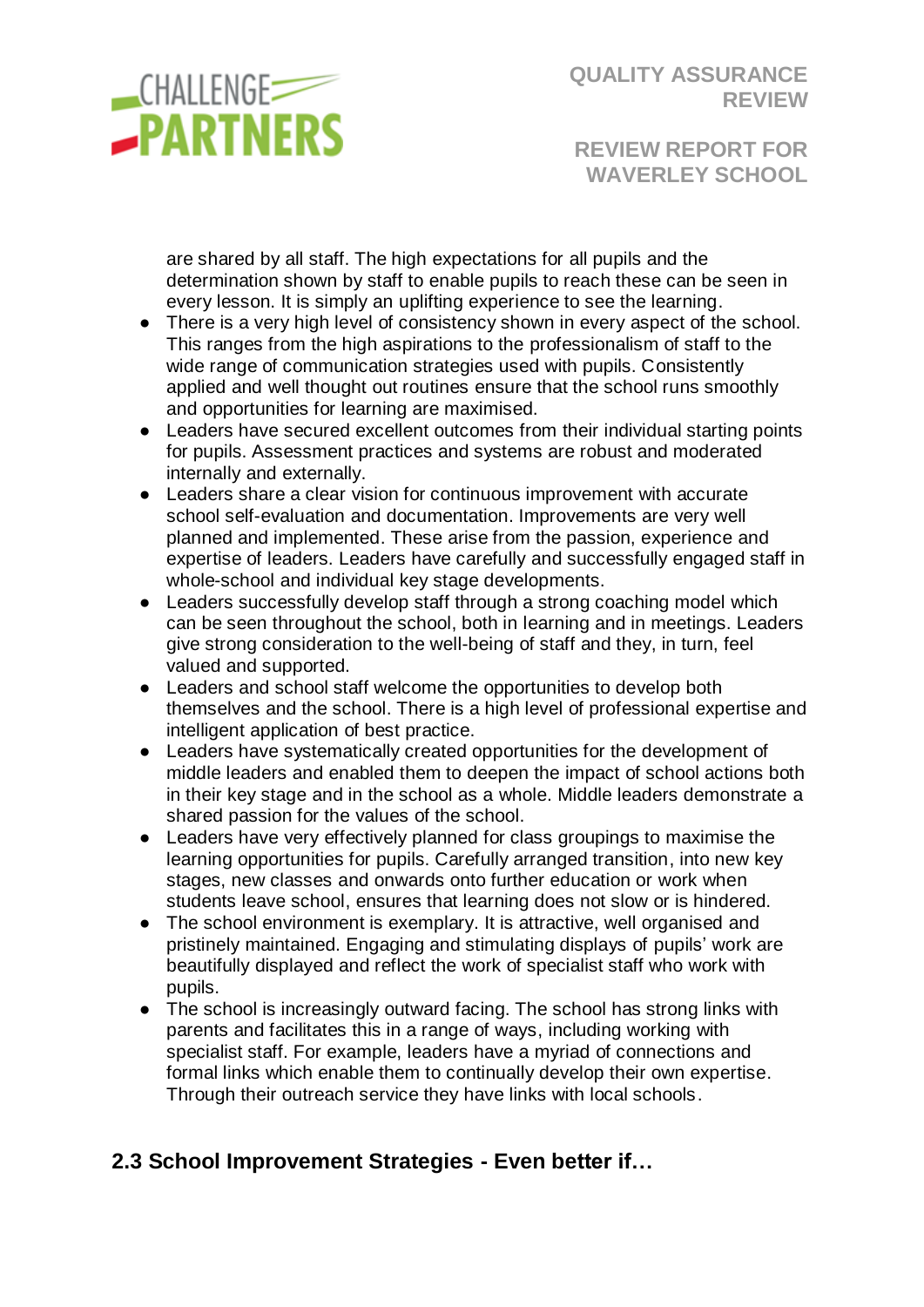

**REVIEW REPORT FOR WAVERLEY SCHOOL**

…leaders further facilitated and supported teachers in writing, completing and implementing the new Waverley curriculum and linked assessment.

# **3.1 Quality of Teaching, Learning and Assessment - Progress from previous EBIs**

● Not applicable as this is a first review.

### **3.2 Quality of Teaching, Learning and Assessment - What went well**

- There are extremely positive relationships between class teams and pupils. This is in part because both the teacher and support staff are highly responsive to pupils' needs. Despite their differing needs, peers are respectful to each other.
- Staff have very high expectations of the learning of pupils and of their behaviour for learning. Class teams build pupils' resilience and challenge in learning, alongside excellent management of behaviours, including behaviour for learning. They promote, using a wide range of strategies, independent learning and independence generally. Pupils work hard and concentrate very well.
- Learning is fast paced but appropriate for each pupil with no wasted time, for example, any medical needs are dealt with swiftly and discreetly. Each member of the staff team, specialist staff and therapists working in class, use their expertise and deep knowledge of pupils to provide for engagement, enjoyment and communication. Staff work very hard throughout the lesson to engage and develop learning. Consequently, levels of engagement in lessons throughout the school are very high.
- Levels of personalisation and differentiation are clear and appropriate. Assessment for learning is used very effectively and a wide range of strategies are used to move learning on. A high level of challenge can be seen in the learning throughout the school.
- A very wide range of personalised strategies are used to support the almost constant communication with pupils during learning and this ensures excellent progress in lessons. Pupils use the communication strategies to self-assess and communicate with staff. Class teams demonstrate high levels of skills and knowledge and use these to plan for the individualised approach required for each pupil to access learning.
- Modelling is a strength of the school. This encompasses the modelling that teachers do within lessons for class teams as part of the coaching and development ethos of the school.
- Resources, whether commercially made, or made by staff for the lesson, are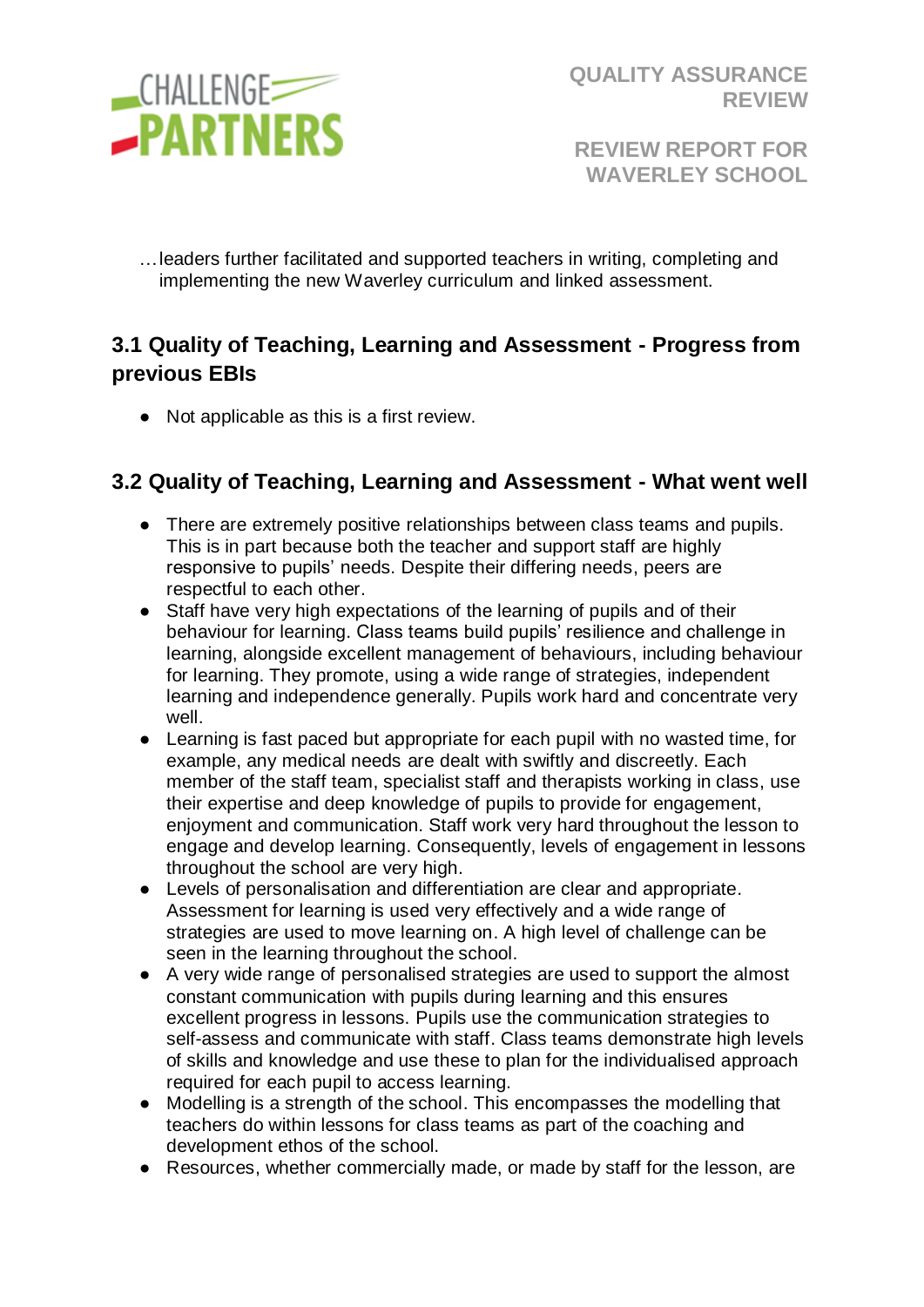

**REVIEW REPORT FOR WAVERLEY SCHOOL**

very well used to enrich and develop learning. Throughout the school, the high quality classroom learning environments are designed to be appropriate to the learning profile of each group.

- The excellent early years foundation stage (EYFS) is provided for in very well adapted off-site accommodation with sufficient inside and outside space to meet the needs of young children. At the other end of the school in Key Stage 5, the classroom environment and provision are purposeful to the age of the students, promoting independence and functional and life-skills activities.
- Learning is embedded through well-established strategies and routines and the continuity and progression across classes supports progress. A multisensory approach is used consistently throughout the school to maximise outcomes.

# **3.3 Quality of Teaching, Learning and Assessment - Even better if…**

…teachers ensured that, when implementing and transitioning to the new Waverley curriculum and linked assessment, the quality of teaching and learning remained excellent.

# **4. Outcomes for Pupils**

- Pupils' outcomes from their individual starting points are excellent due to the impact of the very high quality of teaching and learning. 'Goal Attainment Steps' are used to monitor progress towards the outcomes within the education, health and care plan review process. Pupils are expected to make at least one level of progress per term. A consistent score of two or more indicates that a pupil is exceeding expectations. Targets are reviewed and either modified or changed to ensure that they remain challenging.
- There are rigorous arrangements in place to ensure the veracity of the assessments made. Teachers adapt their teaching and learning as necessary and know each pupil's levels, abilities and targets. Ongoing evidence is collected via the evidence for learning app which is linked to the assessment frameworks used at the school. Heads of departments know the targets and the performance of pupils within their department and take an active role in supporting teachers in their key stage. Meetings with senior leaders are the next stage of the moderation process. Progress is also measured using specific specialist measures such as eye-gaze assessments.
- There are a number of external systems and partnerships which support the rigour of the assessment system. Targets are set using the special schools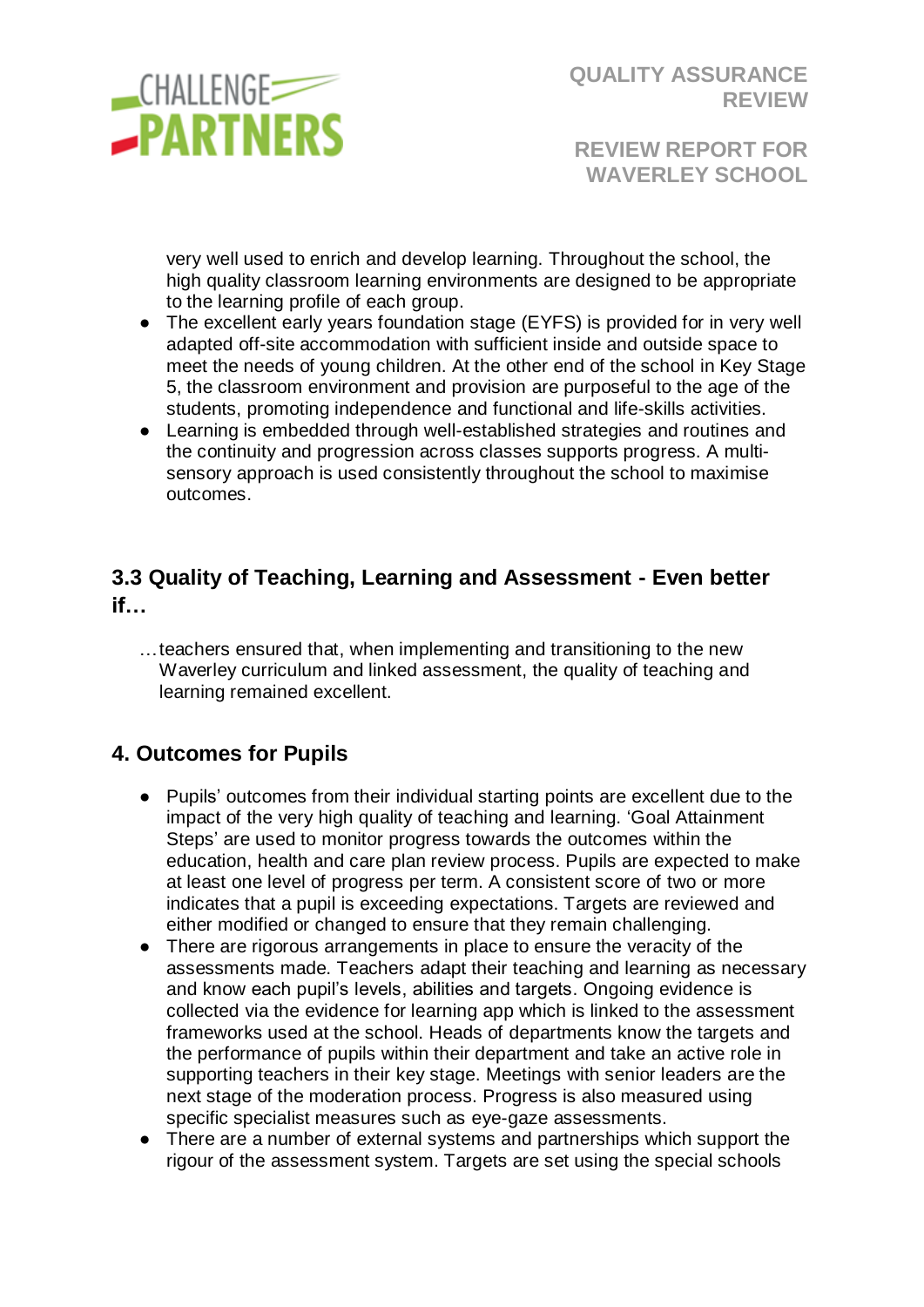

**REVIEW REPORT FOR WAVERLEY SCHOOL**

moderation and assessment progression guidance.

- External moderation involves, for example, termly meetings with a local special schools group and termly meetings with a wider group of special needs schools.
- At the end of the autumn term, for current pupils in the EYFS, the vast majority of pupils made expected progress and over half more than expected progress. Across Key Stage 1 to Key Stage 5 almost all pupils made expected progress and two thirds made above expected progress. Key Stage 1 and Key Stage 4 pupils did particularly well. In Key Stage 5, fewer pupils, almost half, exceeded expectations and almost all met expectations. There are minor variations between subjects. There are no trends in ethnicity and first language and in the extent of pupils' learning disabilities. Disadvantaged pupils make up about half of the school roll. For current disadvantaged pupils, their progress at both expected and exceeding in the autumn term was slightly higher than that for non-disadvantaged pupils in the school. Robust individual plans and monitoring of progress give clear reasons for the very small numbers of pupils who did not make expected progress.
- Overall attendance of current pupils is just below that nationally for special schools with the attendance of disadvantaged pupils higher than the school average. Attendance is currently strongest in Key Stages 2, 3 and 5. The school knows the reasons for absence, which are always linked to a pupil's complex medical needs.

# **5. Area of Excellence**

Not submitted on this occasion.

### **What additional support would the school like from the Challenge Partners network either locally or nationally?**

The school would like to consider this further on this occasion.

**This report will support the school's continuing improvement. The main findings will be shared within the school's hub in order that it can inform future activities.**